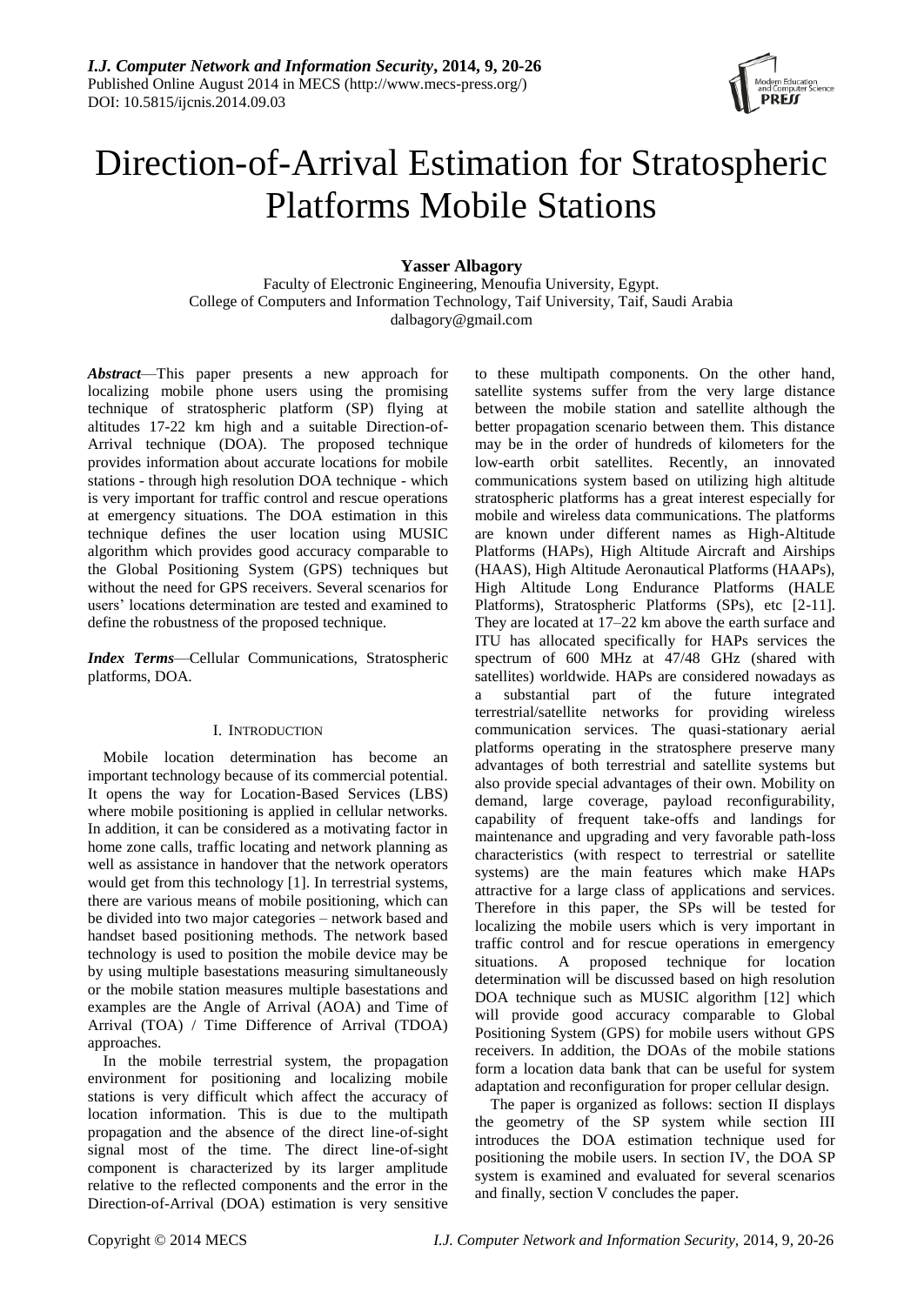## II. STRATOSPHERIC CELLULAR SYSTEM

As shown in Fig. 1, the 3 dB contour of a beam directed towards( $\theta_0$ ,  $\phi_0$ ) from SP station. The direction of the beam and its beamwidths form the basic parameters that affect its footprint. Relating the cell location with the elevation angle is practically very important, therefore, it is advantageous to express the coverage area in terms of the beam pointing directions or elevation angles. Assuming that the elevation angle at the cell center is denoted by  $\varepsilon$ , it can be related by the beam pointing direction,  $\theta_0$ , by the following approximate relation as shown in Fig.1:

$$
\varepsilon = 90 - \theta_0 \tag{1}
$$

In most SPs communications applications, the minimum elevation angle of 15 degrees is acceptable to avoid excessive scattering at lower elevation angles. The radius of coverage at this angle will be approximately 75 km.

The cell can be described by its dimensions i.e. in terms of its major and minor axes given by:

$$
b_c = R \left( \sin^{-1} \left( \left( 1 + \frac{h}{R} \right) \sin \left( 90 - \varepsilon + \frac{B_\theta}{2} \right) \right) - \sin^{-1} \left( \left( 1 + \frac{h}{R} \right) \sin \left( 90 - \varepsilon - \frac{B_\theta}{2} \right) \right) - B_\theta \right)
$$
(2)

and

$$
a_c = 2h\sec(90 - \varepsilon)\tan\left(\frac{B_\theta}{2}\right) \tag{3}
$$

Where R is the earth's radius which is about 6375 km, h is the platform altitude in km and  $B_{\theta}$  and  $B_{\phi}$  are the beamwidths in  $\theta$  and  $\phi$  directions respectively.



Fig 1: Footprint of a HAP cell

If the SP has localized in a point of  $(x_{SP}, y_{SP})$  which is considered as the origin point of the SP system, then the location of any MS,  $(x_{MS}, y_{MS})$ , relative to this origin can be determined from the DOA angles of this MS  $(\theta_{MS}, \varphi_{MS})$  as follows:

$$
x_{MS} = D \sin(\theta_{MS}, \varphi_{MS}) \cos(\theta_{MS}, \varphi_{MS}) \tag{4}
$$

and

$$
y_{MS} = D \sin(\theta_{MS}, \varphi_{MS}) \sin(\theta_{MS}, \varphi_{MS}) \tag{5}
$$

where D is the slant distance between SP and MS given by:

$$
D = h / cos(\theta_{MS})
$$
 (6)

For each SP in the system, the set of  $(x_{MS}, y_{MS})$  for MSs forms a bank of location information that can be useful in many location-dependent services and many applications. The following section introduces the DOA estimation technique based on MUSIC algorithm which will define the set of  $(\theta_{MS}, \varphi_{MS})$  of the served MSs.

## III. THE PROPOSED DIRECTIONAL-OF-ARRIVAL TECHNIQUE FOR SP MOBILE STATIONS

The estimation of the source angular components (i.e. azimuth and elevation) requires a planar array including the two-orthogonal uniform linear array (the L-shaped array) [12], the rectangular array [13], and the uniform circular array (UCA) [14-18]. Among these array structures, the UCA has gained attention due to its symmetry in detecting angles over 360 degrees in the azimuth plane [19]. The problem of estimating twodimensional direction-of-arrival (2D-DOA), namely azimuth and elevation angles of multiple sources have received considerable attention in the field of array processing [20-30]. Compared with the one-dimensional DOA, the 2D-DOA requires extensive calculations and the complexity depends on both the algorithm used and the array configuration. The maximum likelihood estimator [31] provides optimum parameter estimation; however, its computational complexity is extremely high. On the other hand, suboptimal solutions can be achieved by the subspace-based approach, which relies on the decomposition of the observation space into signal subspace and noise subspace. However, conventional subspace techniques for 2-D DOA estimation such as MUSIC [32] necessitate eigen decomposition of the sample covariance matrix or the singular value decomposition of the data matrix to estimate the signal and noise subspaces, and huge computation will be involved particularly when the dimensions of the underlying matrices are large. The use of circular arrays for MUSIC 2D-DOA has been addressed [33] but the search process for the impinging signals is performed in all available values of the elevation and azimuth angles which indicate a huge computational burden to accomplish the process and can be considered as blind 2D-DOA estimation technique. Therefore, in this paper we propose a novel search for fast and computationally efficient 2D-DOA estimation using MUSIC algorithm. This array is composed of uniform circular array (UCA)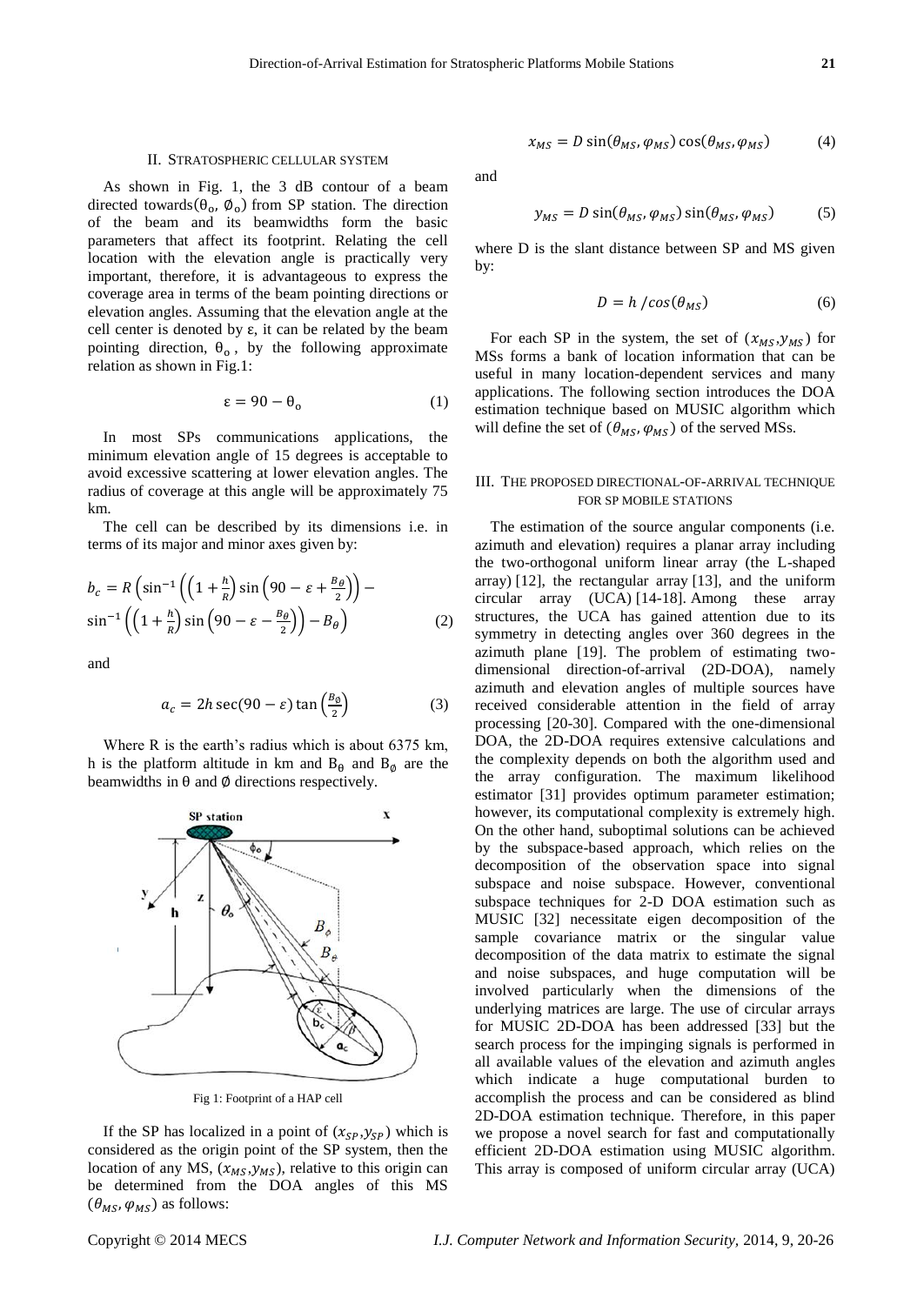Therefore, the 2D-DOA is performed sequentially and this will reduce greatly the required huge computations compared to the case when utilizing only the UCA especially for large array sizes and large number of sources.

The DOAs in the proposed algorithm will be searched with large angular separation which means less search points. If the DOA spectrum has some peaks, the algorithm will search again but over a zoomed area containing these peaks to resolve the sources with high accuracy. The process will continue until no new sources are detected with the highest number of the search angles.

The structure of the DOA beamformer is displayed in Fig. 2 where the array is UCA of N elements equally separated by half of wavelength distance.



Fig 2: 2D-DOA SP System

For the circular array, the output signal is given by:

$$
y_c(t) = W_c^{\mathrm{T}} X_c(t) \tag{7}
$$

where  $W_c^T$  is the transpose of the circular array weights vector and  $X_c(t)$  is the array received signal vector given by:

$$
X_c(t) =
$$
\n
$$
[a_c(\theta_1, \emptyset_1) \ a_c(\theta_2, \emptyset_2) \dots a_c(\theta_M, \emptyset_M)] \begin{bmatrix} s_1(t) \\ s_2(t) \\ \vdots \\ s_M(t) \end{bmatrix} +
$$
\n
$$
n(t)
$$

or

$$
X_c(t) = A_c S(t) + n(t) \tag{9}
$$

where  $a_c(\theta_1, \phi_1)$ ,  $a_c(\theta_2, \phi_2)$ , ...  $a_c(\theta_M, \phi_M)$  are the steering vectors of the circular array corresponding to the received signals, each of size  $N \times 1$ ,  $A_c$  is the array steering matrix and equals:  $[a_c(\theta_1, \phi_1) a_c(\theta_2, \phi_2) \dots a_c(\theta_M, \phi_M)]$  with a size of  $N \times M$ . The circular array steering vector at any direction  $\theta$  is given by [24]:

$$
a_c(\theta, \emptyset)
$$
  
=  $\left[e^{j\frac{N}{2}\sin(\theta)\cos\left(\theta - \frac{2\pi}{N}\right)} e^{j\frac{N}{2}\sin(\theta)\cos\left(\theta - \frac{4\pi}{N}\right)} \dots e^{j\frac{N}{2}\sin(\theta)\cos(\theta - 2\pi)}\right]^T$  (10)

where the interelement separation is taken as half of the wavelength.

The arriving signals are time-varying and calculations are based upon time snapshots of the incoming signal. Then, for any of the two arrays, the correlation matrix  $R_{XX}$  is given by:

$$
R_{XX} = E[X XH] \tag{11}
$$

or

(8)

$$
R_{XX} = AR_{SS}A^H + R_{NN}
$$
 (12)

where  $R_{SS}$  is  $M \times M$  source correlation matrix,  $R_{NN} =$  $\sigma_n^2$ I is M  $\times$  M noise matrix, I is N  $\times$  N identity matrix and A is  $N \times M$  array steering matrix.

The array steering matrix is basic in the following calculations needed for MUSIC 2D-DOA.

MUSIC is an acronym which stands for MUltiple Signal Classification which is an Eigen structure method. It depends on the properties of correlation matrix  $R_{xx}$ where the space spanned by its Eigen vectors may be partitioned into two subspaces, namely the signal subspace and the noise subspace and the steering vectors corresponding to the directional sources are orthogonal to the noise subspace. This MUSIC approach is a simple, popular high resolution and efficient Eigen structure method. From array correlation matrix  $R_{XX}$  we find M Eigen vectors associated with the signals and N-M Eigen vectors associated with the noise. Then choose the Eigen vectors associated with the smallest Eigen values. Noise Eigen vectors subspace of order  $N \times (N - M)$  is constructed which is orthogonal to the array steering vectors at the angles of arrivals of the M sources.

For the UCA, the DOAs can be obtained from the peaks in the angular spectrum given by the MUSIC angular spectrum given by:

$$
P_{MUSIC}(\theta, \emptyset) = \frac{1}{|a_c(\theta, \emptyset)E_{CN}E_{CN}^H a_c(\theta, \emptyset)|}
$$
(13)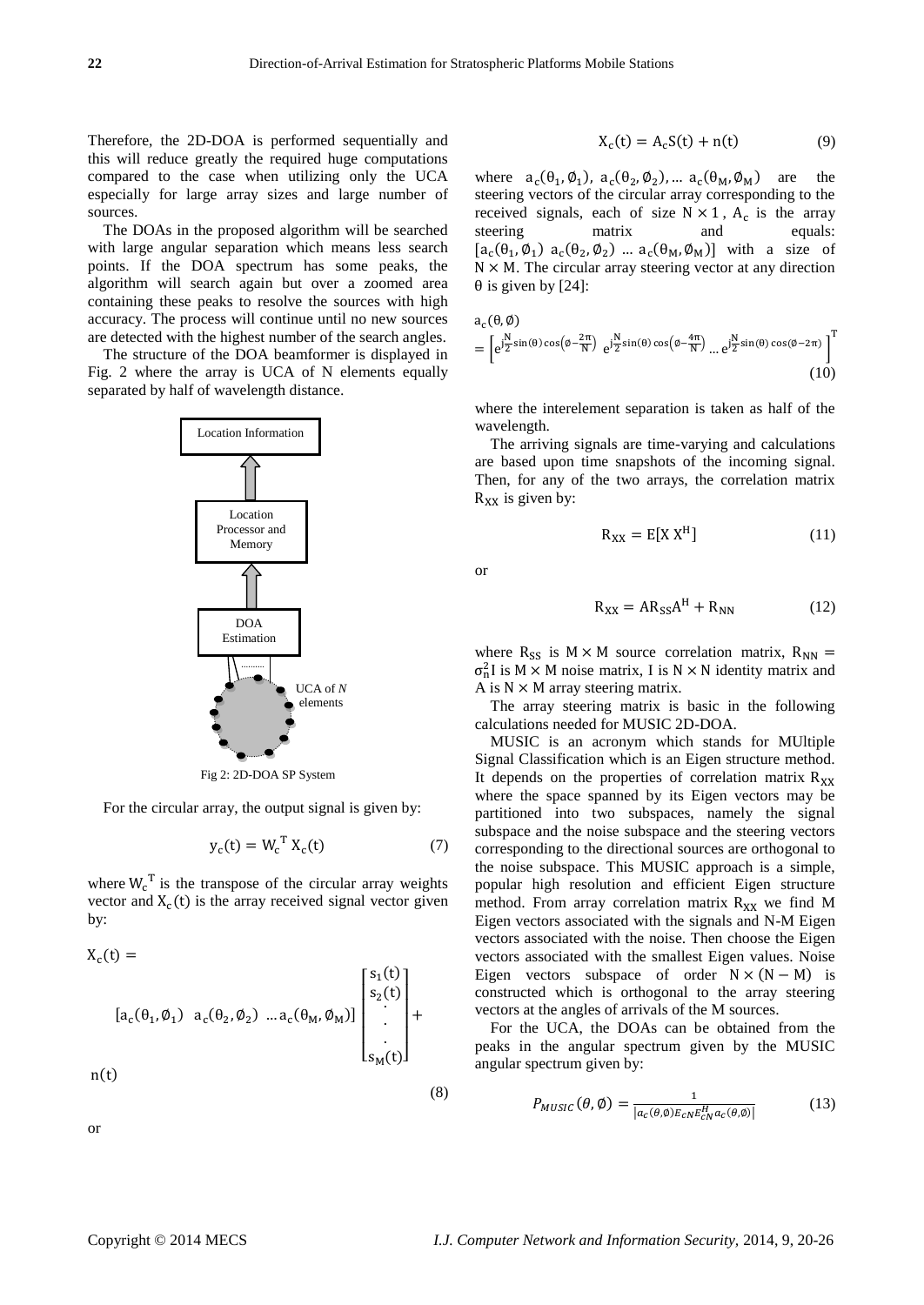where  $E_{cN} = [e_1 e_2 ... e_{N-M}]$  is  $N \times (N - M)$  noise Eigen vectors subspace from the circular array.

### IV. SIMULATION RESULTS AND DISCUSSION

The location determination through DOA-MUSIC algorithm will be examined in this section. The array is composed of 30 omnidirectional antennas forming UCA. Assuming five MSs located at the following directions relative to the SP location point: (10o,0o), (15o,30o), (20o,60o), (16o,90o) and (20o,160o). Assuming line-ofsight propagation scenario between SP and MSs, therefore, the received signal from any MS will be constructed of one major strong line-of-sight component and other smaller amplitude scattered multipath signals. The effect of multipath components in the DOA calculations is supposed to be limited and may appear in the DOA spectrum as small amplitude peaks that can be neglected relative to a suitable threshold. The locations of the MSs are determined at different distance resolution which defines the complexity and time consumption in calculations. Starting with 200m resolution as shown in Fig. 3a, where the signal-to-noise ratio is assumed to be 30dB, the mobile stations give some peaks in the normalized DOA spectrum and due to the larger distance separation not all the MSs are detected. In Fig. 3b, the normalized DOA spectrum is filtered so that the points less than -20dB were cut to be -20dB. This chosen threshold will clarify the mobile locations and display it as points in the DOA spectrum with a clear black background. In Fig. 4a, the resolution is raised so that the distance separation is 100m. Other MSs peaks will appear after applying the threshold as in Fig. 4b but still with smaller peaks. If the resolution is increased as in Fig. 5a and 6a, the peaks in the DOA spectrum will appear clearly and Fig. 5b and 6b have clear points showing the location of the five MSs. The accuracy in detection is therefore dependent on the resolution of the DOA estimation and the price paid here is the increased time consumption in calculations due to the increased number of checked locations. To reduce the time consumption, one may start with lower resolution, and then increase this resolution until no new detected sources or MSs are obtained.

### V. CONCLUSION

This paper has proposed a new technique for location determination of mobile stations using stratospheric platforms and directional-of-arrival estimation. The

technique provides locations of mobiles stations with high accuracy without the need for GPS receiver at each mobile station. The DOAs can be mapped to an equivalent GPS coordinates or just locations relative to the SP location. The location information available in this system can be used for location dependent services and for rescue operations in emergency situations.



Fig 3a: Normalized DOA location spectrum for five MSs at 200m resolution



Fig 3b: Normalized DOA location spectrum for five MSs at 200m resolution at -20 dB floor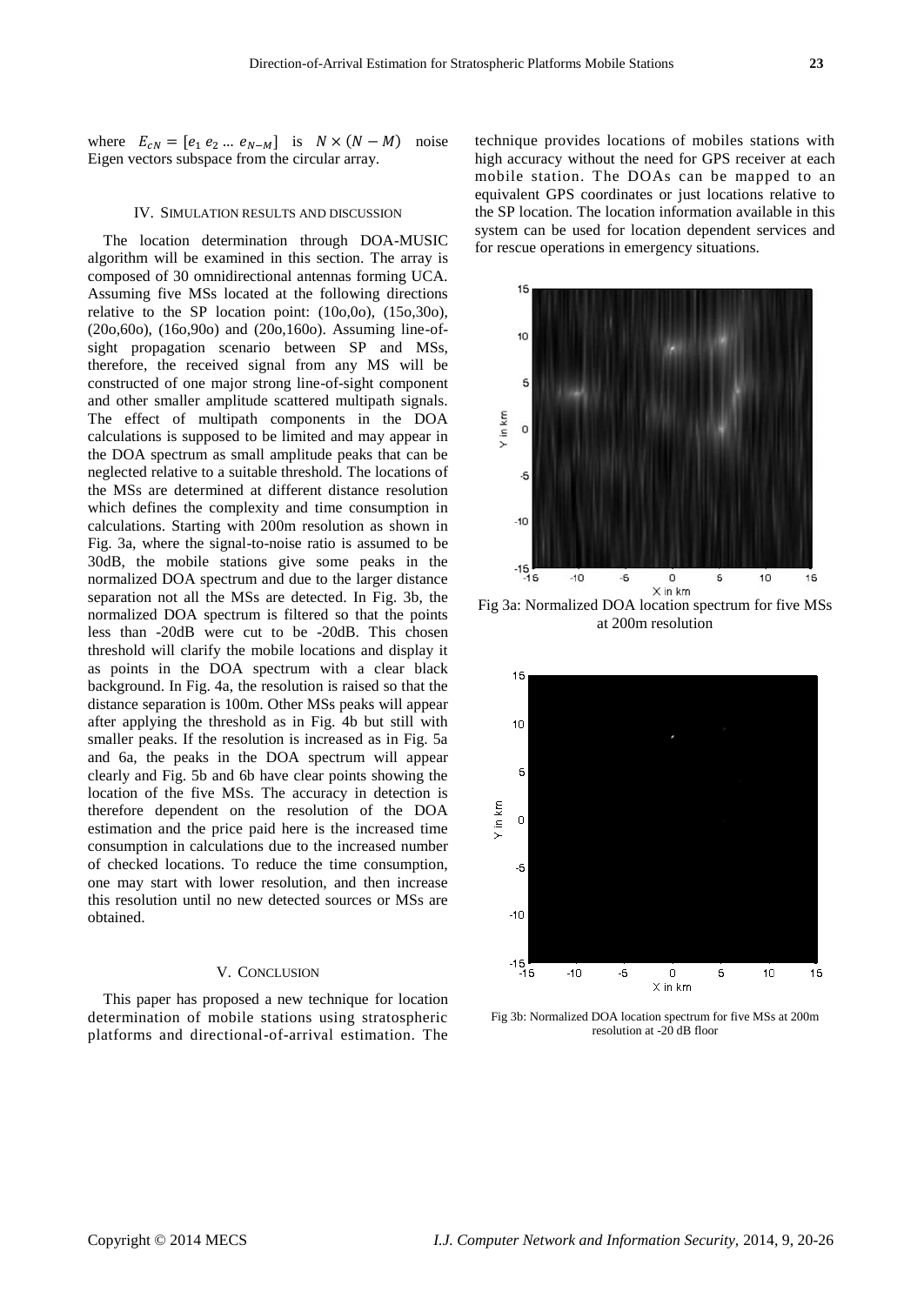

Fig 4a: Normalized DOA location spectrum for five MSs at 100m resolution



Fig 4b: Normalized DOA location spectrum for five MSs at 100m resolution at  $-20$  dB floor



Fig 5a: Normalized DOA location spectrum for five MSs at 50m resolution



Fig 5b: Normalized DOA location spectrum for five MSs at 50m resolution at -20 dB floor



Fig 6a: Normalized DOA location spectrum for five MSs at 20m resolution



Fig 6b: Normalized DOA location spectrum for five MSs at 20m resolution at -20 dB floor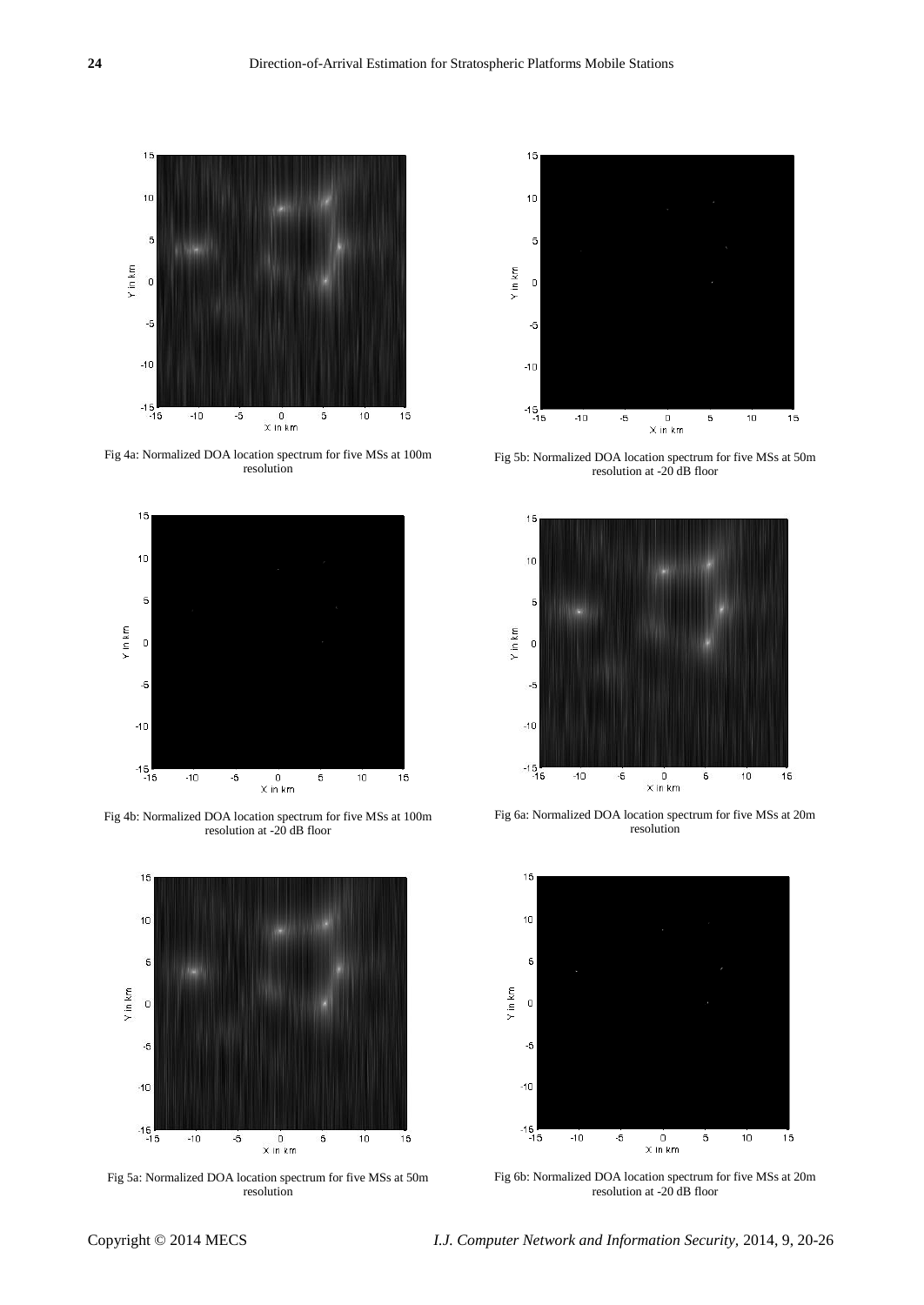- [1] S.F. Shaukat, M.I. Ansari, R. Farooq, U. Ibrahim and 1Muhammad Faisal, "Mobile Phone Location Determination in Urban and Rural Areas Using Enhanced Observed Time Difference Technique", World Applied Sciences Journal Vol. 6 No. 7, pp. 902-907, 2009.
- [2] F. N. Pavlidou, M. Ruggieri, M. Gerla, R. Miura, "Communications via High Technologies and Trials", International Journal of Wireless Information Networks, Vol. 13, No. 1, pp 1-4, January 2006.
- [3] M. Dessouky, H. Sharshar and Y. Albagory, "Design of high altitude platforms cellular communications", Progress In Electromagnetics Research, Vol 67, pp. 251-261, 2007.
- [4] S. Karapantazis and F. N. Pavlidou, "The role of high altitude platforms in beyond 3G networks", IEEE Wireless Communications Magazine, Vol. 12, No. 6, pp. 33-41, 2005.
- [5] A. Mohammed, A. Mehmood, F. N. Pavlidou and M. Mohorcic, "The Role of High-Altitude Platforms (HAPs) in the Wireless Global Connectivity", Proceedings of the IEEE, Vol. 99, No. 11, pp. 1939 – 1953, Nov. 2011.
- [6] J. Kim, D. Lee, J. Ahn, D. S. Ahn and B. J. Ku, "Is HAPS Viable for the Next-Generation Telecommunication Platforms in Koria", EURASIP Journal on Wireless Communications and Networking, Vol. 2008, doi: 1155/2008/596383, 2008.
- [7] Y. Albagory, "A novel design of arbitrary shaped cells for efficient coverage from high altitude platforms", Progress In Electromagnetics Research Letters, Vol. 1, pp. 245 –254, 2008.
- [8] S. Aljahdali, M. Nofal and Y. Albagory, "Geometrical Correction for Cell Deployment in Stratospheric Cellular Systems", Progress In Electromagnetics Research C, Vol. 29, pp. 83-96, 2012.
- [9] M. Nofal, S. Aljahdali and Y. Albagory, "Tapered Beamforming for Concentric Ring Arrays", AEU International Journal of Electronics and Communications, Vol. 67, No. 1, pp. 58-63, 2013.
- [10] Y. Albagory, M. Dessouky, H. Sharshar, "An Approach for Low Sidelobe Beamforming in Uniform Concentric Circular Arrays", International Journal of Wireless Personal Communications, Vol. 43, No. 4, pp. 1363-1368, 2007.
- [11] P. Pace and G. Aloi, "Disaster Monitoring and Mitigation using Aerospace Technologies and Integrated Telecommunication Networks", IEEE Aerospace and Electronic Systems Magazine, Vol. 23, No. 4, pp. 3-9, April 2008.
- [12] N.J. Li, J.F. Gu, P. Wei, "2-D DOA estimation via matrix partition and stacking technique", EURASIP J Adv Signal Process 2009(53), 1–8 (2009).
- [13] C.P. Mathews, M.D. Zoltowski, "Eigenstructure techniques for 2-D angle estimation with uniform circular arrays", IEEE Trans Signal Process 42(9), 2395-2407 (1994). [Publisher](http://dx.doi.org/10.1109/78.317861) Full Text.
- [14] M. Pesavento, J.F. Böhme, "Direction of arrival estimation in uniform circular arrays composed of directional elements‖, Proc Sensor Array and Multichannel Signal Processing Workshop, 503–507 (2002).
- [15] R. Goossens, H. Rogier, "A hybrid UCA-RARE/Root-MUSIC approach for 2-D direction of arrival estimation in uniform circular arrays in the presence of mutual coupling", IEEE Trans Antennas Propag 55(3), 841–849 (2007).
- [16] T.T. Zhang, Y.L. Lu, H.T. Hui, "Compensation for the mutual coupling effect in uniform circular arrays for 2D DOA estimations employing the maximum likelihood technique", IEEE Trans Aerosp Electron Syst 44(3), 1215– 1221 (2008).
- [17] W. Buhong, H. Hontat, L. Mookseng, "Decoupled 2D direction of arrival estimation using compact uniform circular arrays in the presence of elevation-dependent mutual coupling", IEEE Trans Antennas Propag 58(3), 747–755 (2010).
- [18] J. Xie, Z. He, H. Li and J. Li, "2D DOA estimation with sparse uniform circular arrays in the presence of mutual coupling", EURASIP Journal on Advances in Signal Processing 2011, 2011:127.
- [19] F. L. Liu, "Study on parameter estimation algorithms for mulitpath signals in wireless networks", Doctoral Dissertation, Northeastern University, Shenyang, China, 2005.
- $[20]$  Y. T. Wu, G. S. Liao and H. C. So, "A fast algorithm for 2-D direction-of-arrival estimation", Signal Processing, vol.83, pp.1827-1831, 2003.
- [21] T. Kuroda, N. Kikuma and N. Inagaki, "DOA estimation and pairing method in 2D-ESPRIT using triangular antenna array", Electronics and Communications, vol.86, no.6, pp.59-68, 2003.
- [22] L. Wei, and Y. Hua, A further remark on the shifted cross array for estimating 2-D directions of wave arrival, IEEE Transactions on Signal Processing, vol.40, no.1, pp.493- 497, 1993.
- [23] Y. M. Chen, J. H. Lee and C. C. Yeh, "Two-dimensional angle-of-arrival estimation for uniform plannar arrays with sensor position errors", IEE Proceedings, vol.140, no.2, pp.37-42, 1993.
- [24] C. P. Mathews, and M. D. Zoltowski, "Eigenstructure techniques for 2-D angle estimation with uniform circular arrays", IEEE Transactions on Signal Processing, vol.42, no.9, pp.2395-2407, 1994.
- [25] T. H. Liu, and J. M. Mendel, "Azimuth and elevation direction finding using arbitrary array geometries", IEEE Transactions on Signal Process, vol.46, no.7, pp.2061-2065, 1998.
- [26] Y. Dong, Y. T. Wu and G. S. Liao, "A novel method for estimating 2-D DOA", Journal of Xidian University, vol.30, no.5, pp.569-573, 2003.
- [27] T. Kuroda, N. Kikuma and N. Inagaki, "DOA estimation and pairing method in 2D-ESPRIT using triangular antenna array", Electrons and Communications, vol.86, no.6, pp.1505-1513, 2003.
- [28] A. J. Van der Veen, P. B. Ober and E. F. Deprettere, ―Azimuth and elevation computation in high resolution DOA estimation", IEEE Transactions on Signal Processing, vol.40, no.7, pp.1828-1832, 1992.
- [29] T. Filik and T. Engin Tuncer, "2-D Paired Direction-Of-Arrival Angle Estimation With Two Parallel Uniform Linear Arrays", International Journal of Innovative Computing, Information and Control Volume 7, Number 6, pp. 3269-3279, June 2011.
- [30] Y. Hua, T.K. Sarkar, D.D. Weiner, "An L-shaped array for estimating 2-D directions of wave arrival", IEEE Trans. Antennas Propagation 39 (2) (1991) 143–146.
- [31] Q. Cheng, Y. Hua, "Further study of the pencil-MUSIC algorithm", IEEE Trans. Aerospace Electronic Systems 32 (1) (1996) 284–299.
- [32] Ping TAN, "Study of 2D DOA Estimation for Uniform Circular Array in Wireless Location System", International Journal of Computer Network and Information Security, 2010, 2, 54-60.